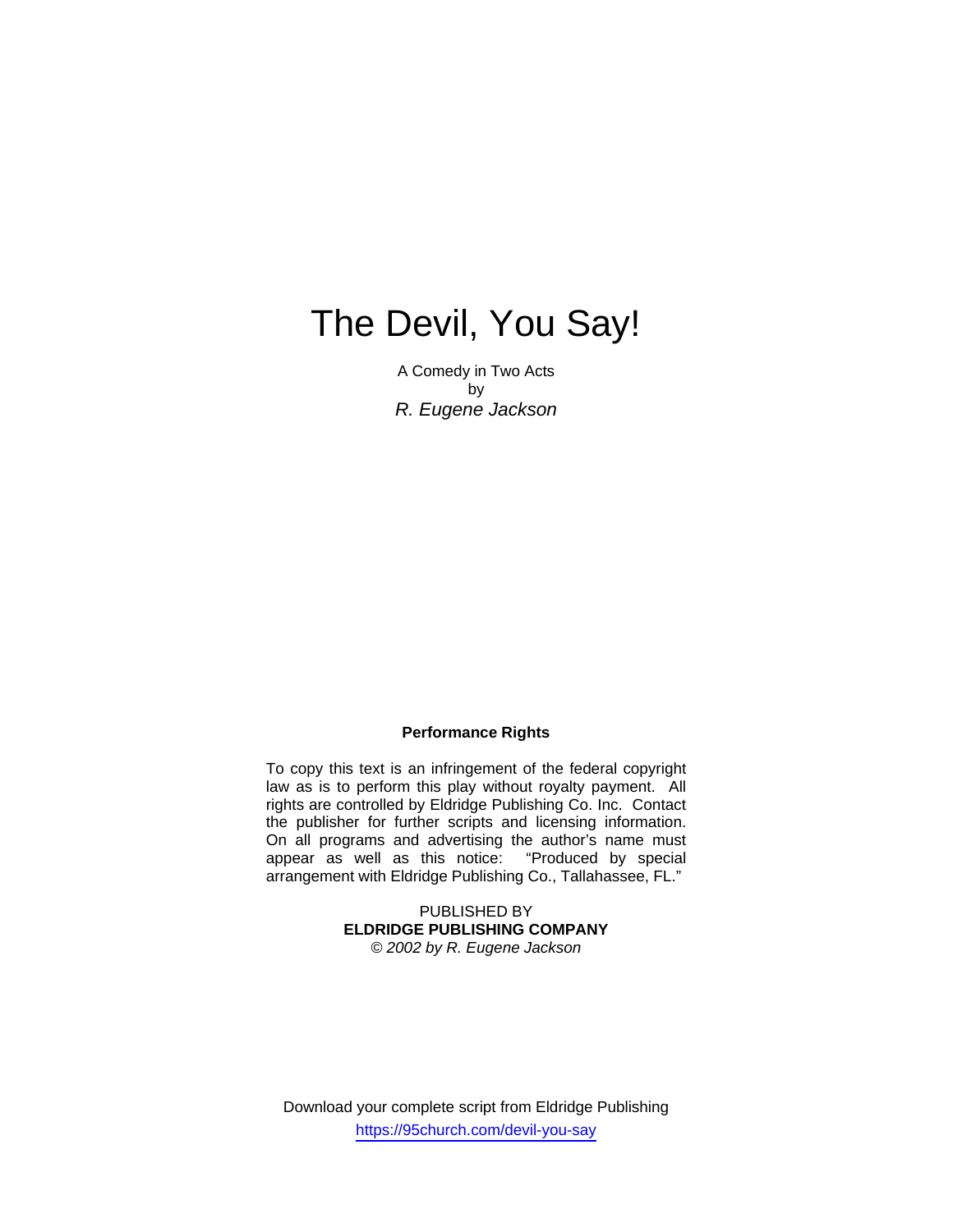*The Devil, You Say! - 2 -* 

# **STORY OF THE PLAY**

 You should never make a pact with the--well, you know- because the consequences can be disastrous. Jimmy Faust, Jr. Jr., great, great (etc.) grandson of the legendary Faust, makes that mistake. In exchange for his--you know--he first demands to be made valedictorian of his class, even though Essie outscores him on every test. Big mistake. Then he tells the--you know--that he wants a date with Deshara, the sexiest girl on campus. Bigger mistake. Greedily, he further requests great wealth. Biggest mistake. His friends and Essie disown him, and he becomes an outcast. But even the--you know--can be defeated when an entire class of teens turns the tables on him--er, her. Great fun with a class full of colorful characters, surprising turns of events, and exciting entrances, but easily staged and costumed.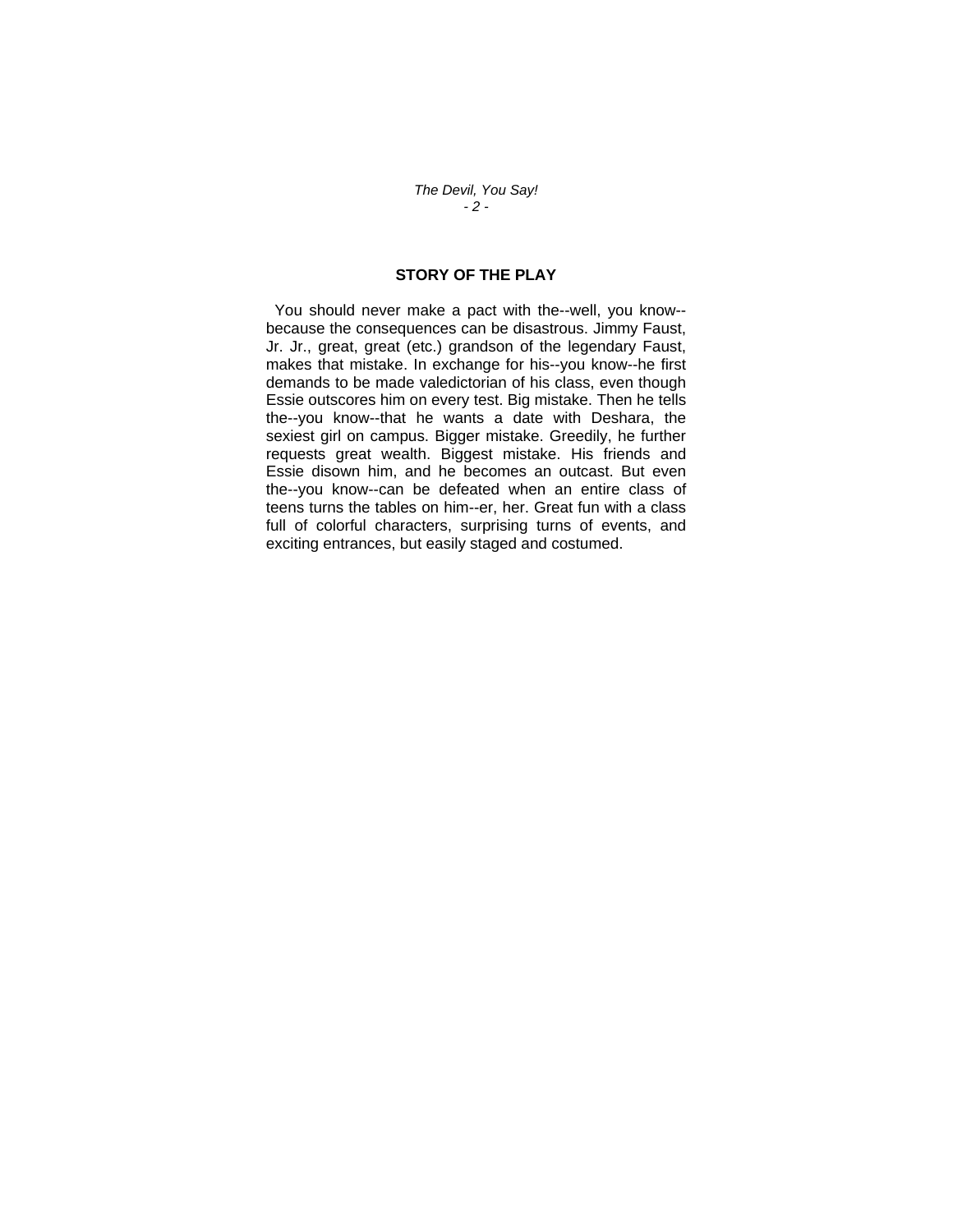*The Devil, You Say! - 3 -* 

# **CAST OF CHARACTERS**

*16 characters, approx. 8 m, 8 w. Extras as desired.* 

**Jimmy Faust, Jr. Jr.:** Wants to be the best student. **Terrell:** Jimmy's best friend. **Essie:** The smartest student on campus. **Eleanor:** Sweet, but not the best student. **Myrtie:** Another student. **Kaye:** Another. **Ursula:** Another. **Morris:** Another. **Patten:** Another. **Cedric:** Another. **Deshara:** The sexiest girl on campus. **Alfonso:** The richest boy on campus. **Cray:** Alfonso's valet. **Mrs. (or Mr.) Donovon:** A teacher. **She:** The ... you know. **Bull:** The King Kong of football players. **Other students** as desired.

### **Casting Note**

*Feel free to add appropriate current teenage slang and/or to change characters' names to correspond with the actors' ethnic background or gender. (Some roles may be played by either gender.).* 

**Running time:** About 90 minutes.

**TIME:** The present.

**PLACE:** Mrs. Donovon's government classroom. The teacher's desk is at stage right with a door behind it leading off right. Rows of student desks extend to the left, with the main entry behind them at the far left.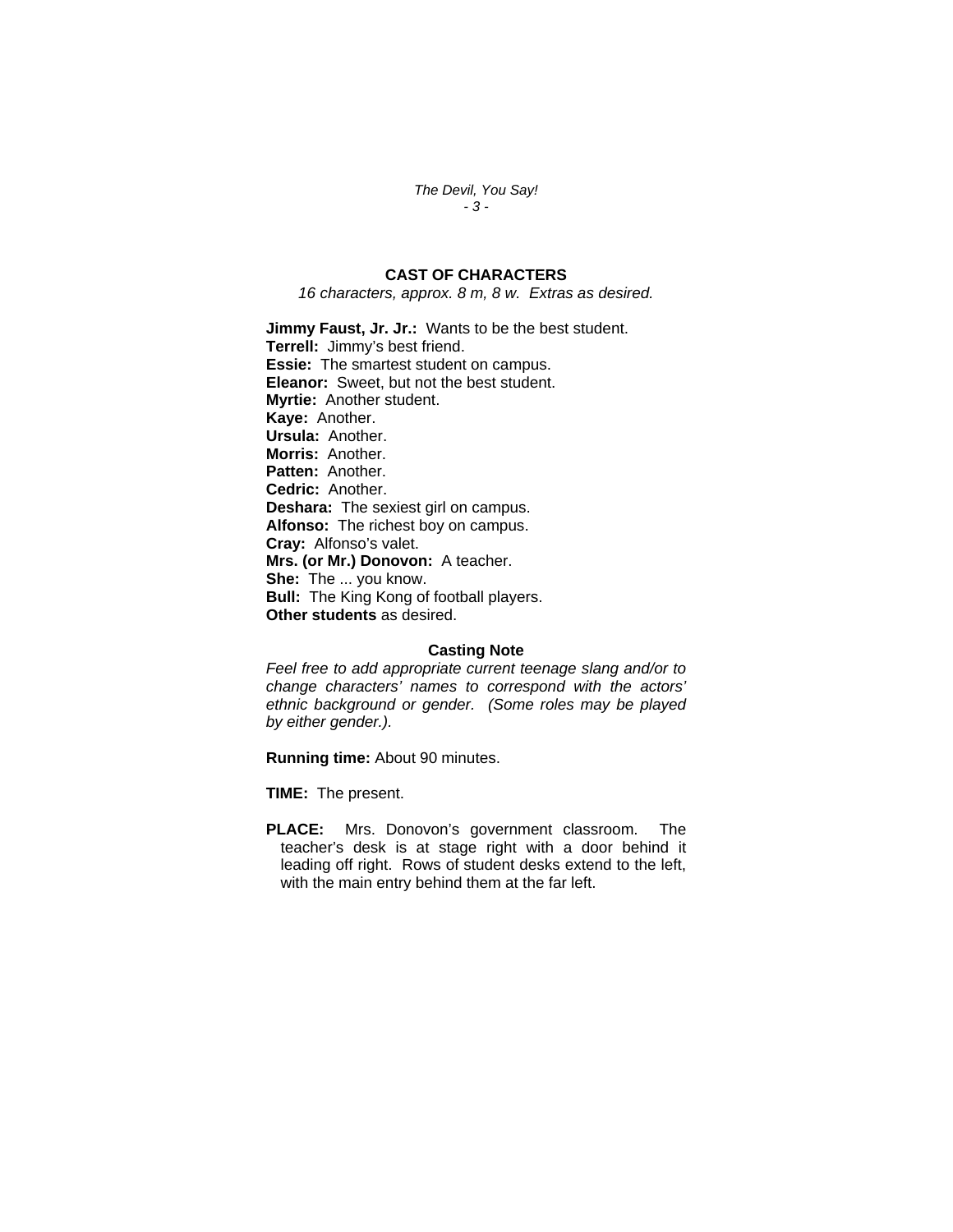#### *The Devil, You Say! - 4 -*

## **SYNOPSIS OF SCENES**

Act I Scene 1: A school day in fall. Scene 2: A school day in Mid-December. Act II Scene 1: A school day in February. Scene 2: A school day in May.

#### **PROPS**

Text books and backpacks Test papers Various other school supplies Red shovel Red pen Red paper Christmas wreath Dust rag Endust spray can Tape or CD player Wrapped box of chocolates Unwrapped box of chocolates **Handkerchief** Wrapped chocolate candies Soda can \$5 bill Valentine **COSTUME NOTES**

Graduation caps and gowns Red horns Red devil tail Two crazy hats Cape **Crown**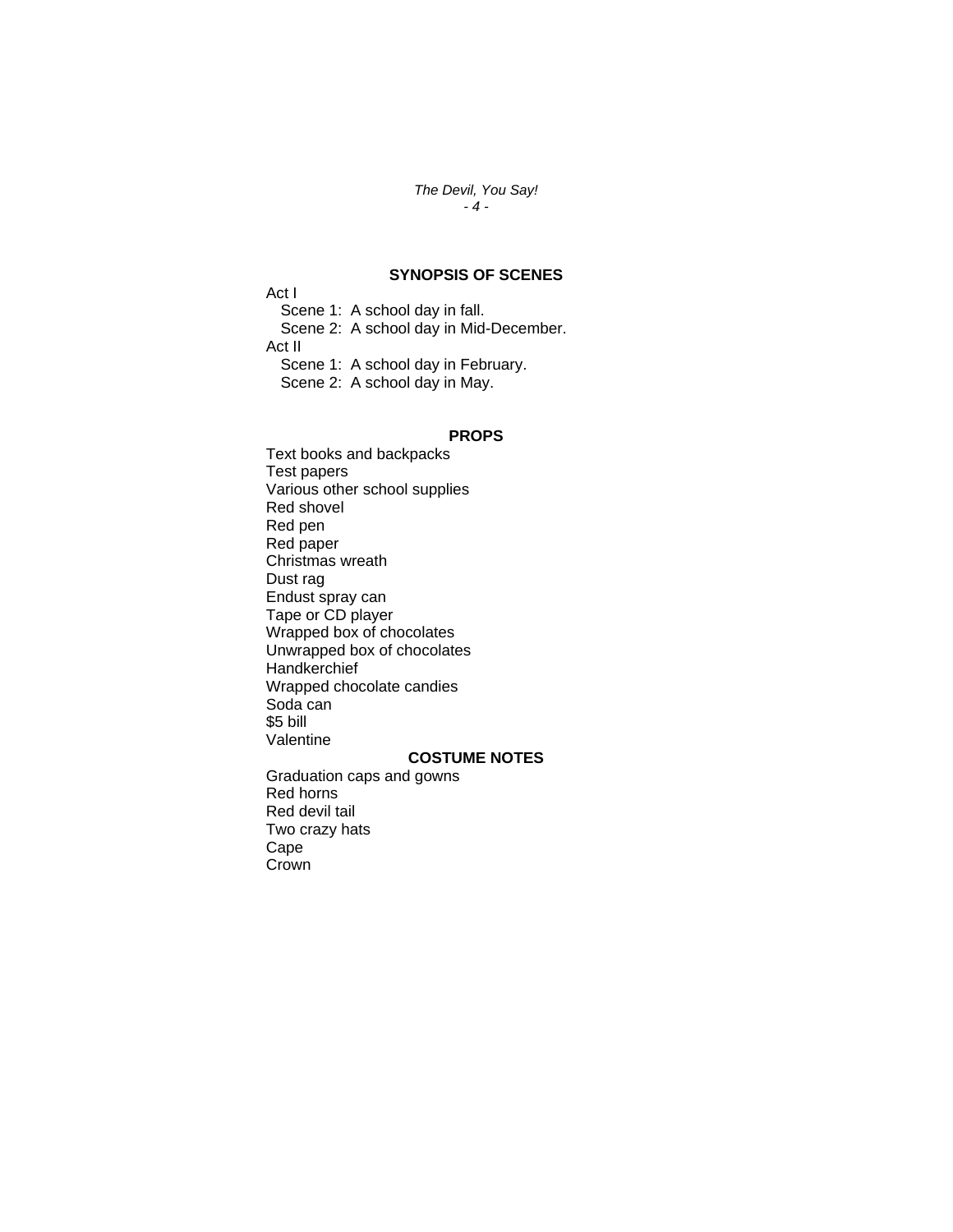#### **ACT I Scene 1**

*(AT RISE: A very happy JIMMY and his friend TERRELL enter classroom from left. Both carry books and/or book bags or backpacks. Jimmy is looking over a test paper. Terrell wears a colorful, crazy hat and a similar offbeat, light jacket.)* 

JIMMY: *(Proudly.)* Look at this, Terrell. Will you look at this? Ninety-six. I got a ninety-six on the algebra exam.

TERRELL: So did I. *(HE holds up his paper.)* 

JIMMY: *(Surprised.)* That's not a ninety-six.

TERRELL: It is if you look at the numbers upside down. *(HE turns paper upside down.)* 

JIMMY: Either way, that's sixty-nine. That's not very good.

TERRELL: Tell me about it. For the next exam, I may have to study a little.

JIMMY: Studying helps.

TERRELL: It doesn't help me. I stayed up all night for this test.

JIMMY: You did?

TERRELL: Yeah, but I was watching TV the whole time.

JIMMY: So that's why you made a sixty-nine.

TERRELL: Hey, I didn't want to miss the late-late-late show that's so late, it's early.

JIMMY: For you, Terrell, there's no hope. For me, there's hope.

TERRELL: Hope for what?

JIMMY: I want to be valedictorian. I plan to be valedictorian. I will be valedictorian.

TERRELL: Valedictorian? That's some kind of tropical disease we studied in biology, isn't it?

JIMMY: It's number one in the senior class, that's what.

TERRELL: I know what it is. I was making a wookie--a joke. JIMMY: It's being the best. It's being the top.

TERRELL: If they had a deca-dictorian, that's what I'd be. JIMMY: And what's that?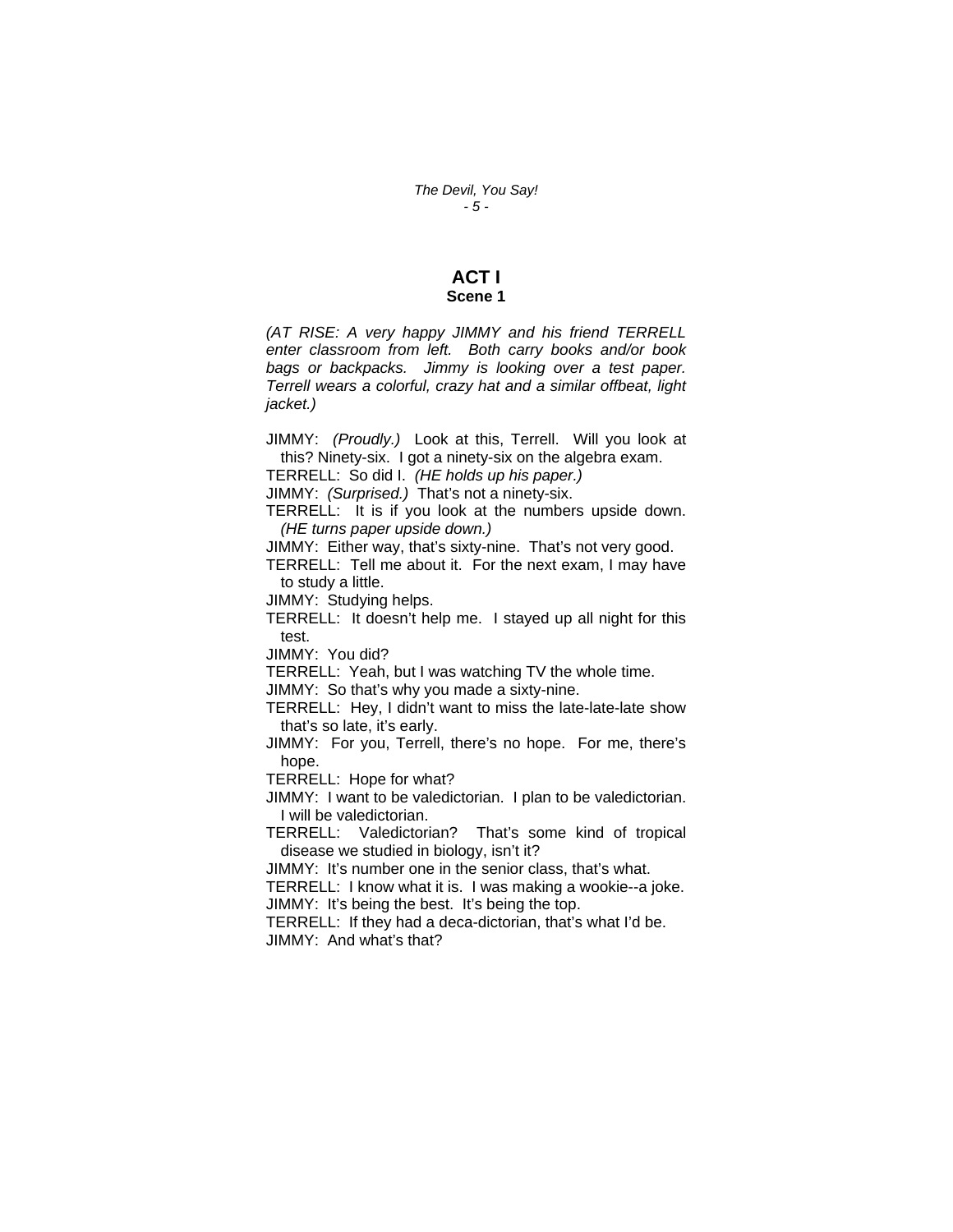TERRELL: The most decadent of the senior class.

JIMMY: Yeah, well, with your crazy hats and coats, you could be class clown.

- TERRELL: Thanks a lot. But enough about me. *(Pretending HE is at a microphone.)* Ladies and gentlemen, welcome to the Worst Case High School graduation of *(Insert the current year.).* And now, here is Jimmy Faust, Junior-Junior, the top of his class, who will deliver the Vall-e-Victory oration.
- JIMMY: Yeah! *(HE pretends to take the microphone from TERRELL.)* Fellow classmates and ...
- TERRELL: *(HE pretends to snatch the microphone back.)* That is, he would give that speech ... if it weren't for Essie Michels.
- JIMMY: *(HE grunts.)* Argh! *(HE goes tense all over.)* Essie Michels, Essie Michels. It's always Essie Michels.
- TERRELL: My sixty-nine might look bad, but even ninety-six looks bad next to one hundred. *(HE drops the pretend microphone.)*

JIMMY: She didn't.

TERRELL: Bet she did.

JIMMY: Algebra's *my* subject.

TERRELL: Every subject's her subject.

JIMMY: *(Angrily.)* No! That's not right. Can't be.

*(ESSIE enters. She is an average-looking senior who wears glasses and frumpy clothes.)* 

TERRELL: Essie, what did you make on the algebra exam? ESSIE: A hundred.

TERRELL: *(To JIMMY.)* See?

JIMMY: *(To ESSIE.)* Uh, could you possibly be mistaken about that?

ESSIE: Mistaken? Me?

JIMMY: I guess not. *(HE flops down in a chair.)* 

ESSIE: Something wrong?

TERRELL: He wants to be perfect.

JIMMY: *(Angrily.)* I don't want to be perfect. I just want to make ... perfect ... grades.